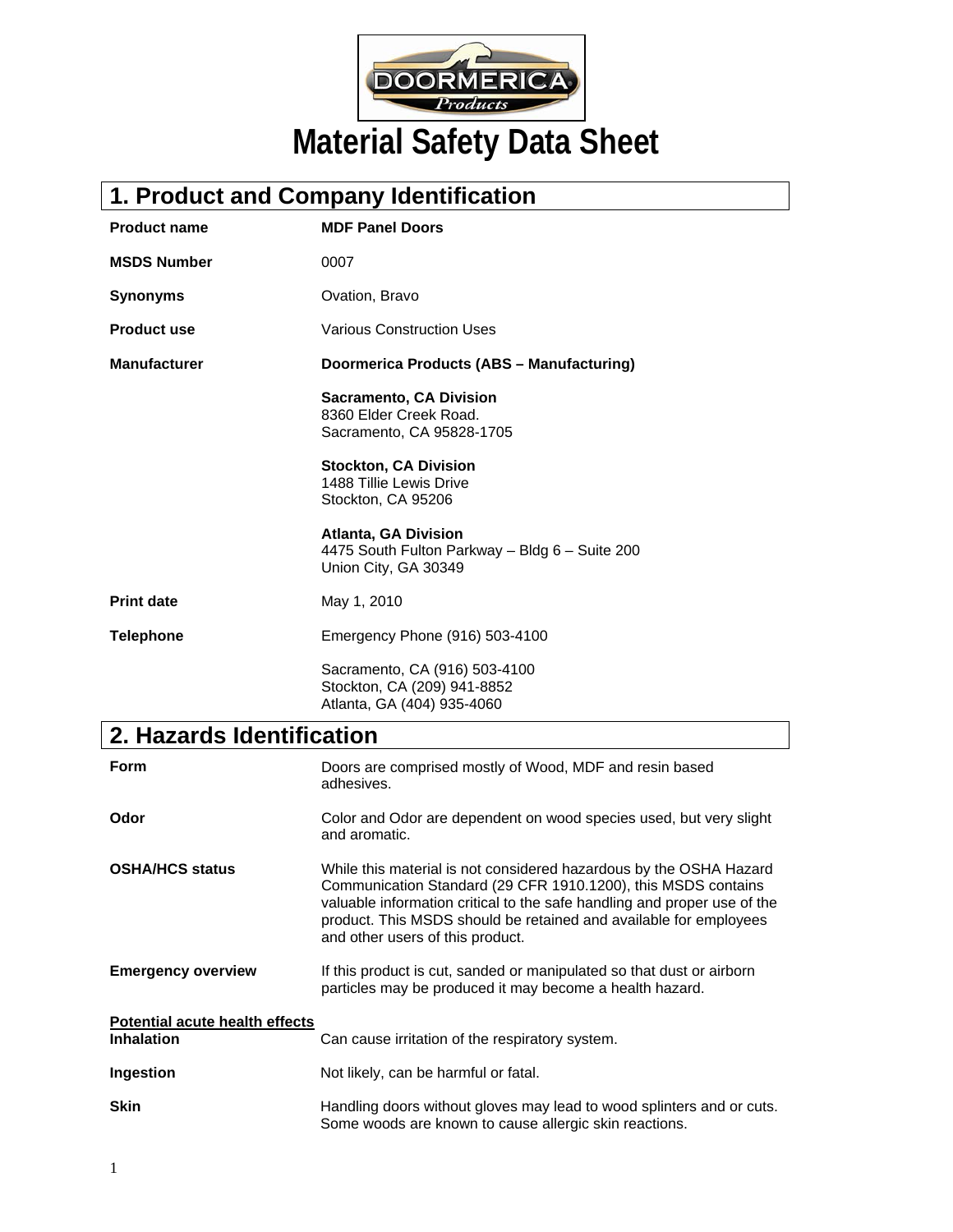| <b>Eyes</b>                                                       | May cause eye irritation or damage.                                                                                                 |
|-------------------------------------------------------------------|-------------------------------------------------------------------------------------------------------------------------------------|
| <b>Potential chronic health effects</b><br><b>Chronic effects</b> | Inhalation exposure may cause permanent damage to the lungs.<br>Exposure to wood dust may cause respiratory and skin sensitization. |
| Carcinogenicity                                                   | Suspected Cancer Agents of some components used in this product.<br>(Wood Dust, Formaldehyde)                                       |
| <b>Mutagenicity</b>                                               | No known significant effects or critical hazards.                                                                                   |
| <b>Teratogenicity</b>                                             | No known significant effects or critical hazards.                                                                                   |
| <b>Developmental effects</b>                                      | No known significant effects or critical hazards.                                                                                   |
| <b>Fertility effects</b>                                          | No known significant effects or critical hazards.                                                                                   |
| <b>Target organs</b>                                              | Chronic = Respiratory System, skin. Acute = Skin (cuts, splinters),<br>Respiratory System, eyes (dust exposure).                    |
| Over-exposure signs/symptoms                                      |                                                                                                                                     |
| <b>Inhalation</b>                                                 | Nasal dryness, coughing, sneezing, sinustis, headache, allergic<br>reaction, wheezing                                               |
| Ingestion                                                         | Not likely, could cause nausea, vomitting, severe abdominal distress.                                                               |
| <b>Skin</b>                                                       | Splinters can cause infection or allergic skin reaction. Redness,<br>itching, welts.                                                |
| <b>Eyes</b>                                                       | Irritation or damage from dust or splinters.                                                                                        |
| Medical conditions aggravated by<br>over-exposure                 | Asthma                                                                                                                              |

**See section 11 for more detailed information on health effects and symptoms.** 

## **3. Composition/Information on Ingredients**

| <b>Chemical Name</b><br>Wood, Hardwood and<br>Softwood Mixture | CAS#<br>Not Applicable     | Wt %<br>$5.0 - 8.0$ |
|----------------------------------------------------------------|----------------------------|---------------------|
| Paper, MDF, Wood,<br><b>Melamine Mixture</b>                   | <b>Proprietory Mixture</b> | $88.0 - 92.0$       |
| PVA Resin, Urea,<br>Adhesive Mixture                           | <b>Proprietory Mixture</b> | $5.0 - 12.0$        |
| <b>Paraffin Wax Emulsion</b>                                   | <b>Proprietory Mixture</b> | 1.0                 |

## **4. First Aid Measures**

| Eye contact         | Immediately flush eyes with plenty of water for at least 15 minutes,<br>occasionally lifting the upper and lower eyelids. Check for and remove<br>any contact lenses. Get medical attention if irritation occurs. |
|---------------------|-------------------------------------------------------------------------------------------------------------------------------------------------------------------------------------------------------------------|
| <b>Skin contact</b> | Flush contaminated skin with plenty of water. Get medical attention if<br>symptoms occur.                                                                                                                         |
| <b>Inhalation</b>   | Move exposed person to fresh air. Keep person warm and at rest. If not                                                                                                                                            |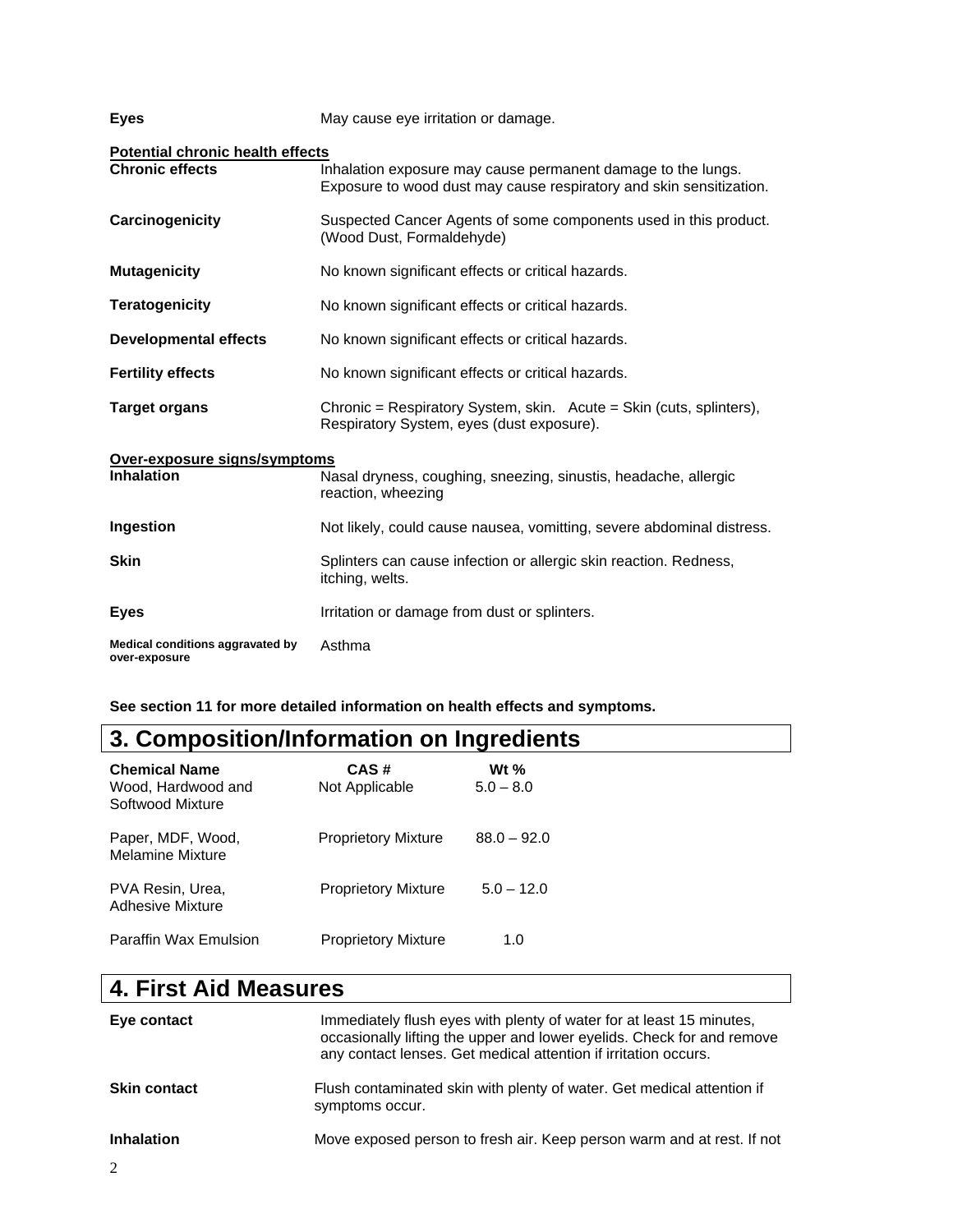|                                             | breathing, if breathing is irregular or if respiratory arrest occurs, provide<br>artificial respiration or oxygen by trained personnel. If unconscious,<br>place in recovery position and get medical attention immediately.<br>Maintain an open airway. Get medical attention if symptoms occur. |
|---------------------------------------------|---------------------------------------------------------------------------------------------------------------------------------------------------------------------------------------------------------------------------------------------------------------------------------------------------|
| Ingestion                                   | Wash out mouth with water. Do not induce vomiting unless directed to<br>do so by medical personnel. Never give anything by mouth to an<br>unconscious person. Get medical attention if symptoms occur.                                                                                            |
| <b>Protection of first aid</b><br>personnel | No action shall be taken involving any personal risk or without suitable<br>training.                                                                                                                                                                                                             |

See section 11 for more detailed information on health effects and symptoms.

| 5. Fire-Fighting Measures                                |                                                                                                                                                                                                   |
|----------------------------------------------------------|---------------------------------------------------------------------------------------------------------------------------------------------------------------------------------------------------|
| <b>Flash Point</b>                                       | Not Determined                                                                                                                                                                                    |
| <b>Extinguishing media</b><br><b>Suitable</b>            | Water Spray, Foam, Halon, Carbon Dioxide, Dry Chemical, Any ABC<br>Class.                                                                                                                         |
| Not suitable                                             | None known.                                                                                                                                                                                       |
| Special exposure hazards                                 | Promptly isolate the scene by removing all persons from the vicinity of<br>the incident if there is a fire. No action shall be taken involving any<br>personal risk or without suitable training. |
| <b>Explosion sensitivity</b>                             | Not sensitive to static discharge. If dusty conditions develop while<br>being sanded or manipulated, a sever hazard of an air / dust explosion<br>may occur.                                      |
| <b>Special protective</b><br>equipment for fire-fighters | Fire-fighters should wear appropriate protective equipment and self-<br>contained breathing apparatus (SCBA) with a full face-piece operated<br>in positive pressure mode.                        |

#### **6. Accidental Release Measures**

| <b>Personal precautions</b> | No action shall be taken involving any personal risk or without suitable<br>training. Evacuate surrounding areas. Due to the form of this product,<br>there is no hazrad of release. |
|-----------------------------|--------------------------------------------------------------------------------------------------------------------------------------------------------------------------------------|
| Environmental               | Waste doors may be disposed of as non-hazardous materials. Dispose                                                                                                                   |
| precautions                 | of in direct accordance with U.S. Federal, State and local regulations.                                                                                                              |

## **7. Handling and Storage**

**Handling** Eating, drinking and smoking should be prohibited in areas where this material is handled, stored and processed. Workers should wash hands and face before eating, drinking and smoking. Do not ingest. Avoid contact with eyes, skin and clothing. Avoid breathing dust generated from this product. Use in well ventilated area or where dust collection system available.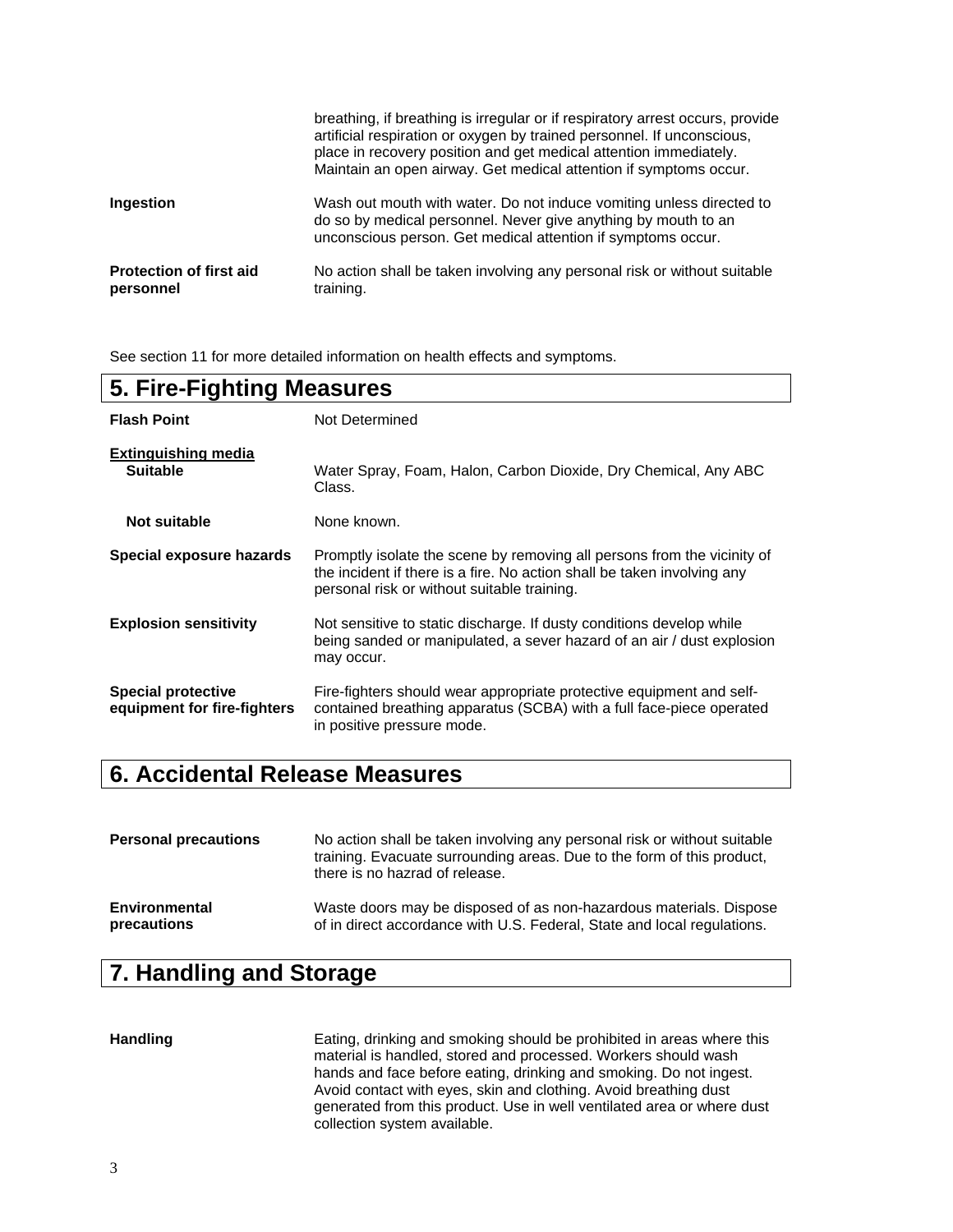**Storage** Keep away from heat, sparks and any other sources of ignition. Do not cut or sand doors without adequate dust collection or in unventilated areas. Store only in cool, dry, ventillated area. Appropriate extinguishing equipment must be available in storage area. I.e. sprinkler system, fire extinguishers.

## **8. Exposure Controls / Personal Protection**

**Consult local authorities for acceptable exposure limits.** 

| Recommended<br>monitoring procedures      | If this product contains ingredients with exposure limits, personal,<br>workplace atmosphere or biological monitoring may be required to<br>determine the effectiveness of the ventilation or other control measures<br>and/or the necessity to use respiratory protective equipment.                                        |
|-------------------------------------------|------------------------------------------------------------------------------------------------------------------------------------------------------------------------------------------------------------------------------------------------------------------------------------------------------------------------------|
| <b>Engineering measures</b>               | Good general ventilation should be sufficient to control worker<br>exposure to airborne contaminants. If this product contains ingredients<br>with exposure limits, use process enclosures, local exhaust ventilation<br>or other engineering controls to keep worker exposure below any<br>recommended or statutory limits. |
| <b>Hygiene measures</b>                   | Wash hands, forearms and face thoroughly after handling this product,<br>before eating, smoking and using the lavatory and at the end of the<br>working period.                                                                                                                                                              |
| <b>Respiratory</b>                        | Use a properly fitted, air-purifying or air-fed respirator complying with<br>an approved standard if a risk assessment indicates this is necessary.<br>Respirator selection must be based on known or anticipated exposure<br>levels, the hazards of the product and the safe working limits of the<br>selected respirator.  |
| <b>Hands</b>                              | Leather or other type glove that will protect against cuts and splinters<br>when handling this product.                                                                                                                                                                                                                      |
| <b>Eyes</b>                               | Safety eyewear complying with an approved standard should be used<br>when a risk assessment indicates this is necessary to avoid exposure<br>to dusts.                                                                                                                                                                       |
| <b>Skin</b>                               | Personal protective equipment for the body should be selected based<br>on the task being performed and the risks involved.                                                                                                                                                                                                   |
| <b>Environmental exposure</b><br>controls | Emissions from ventilation or work process equipment should be<br>checked to ensure they comply with the requirements of environmental<br>protection legislation.In some cases, filters or engineering<br>modifications to the process equipment will be necessary to reduce<br>emissions to acceptable levels.              |

## **9. Physical and Chemical Properties**

| Form                             | Solid pressed wood     |
|----------------------------------|------------------------|
| <b>Flash point</b>               | Not applicable         |
| <b>Auto-ignition temperature</b> | $400 - 500$ degrees F. |
| <b>Flammable limits</b>          |                        |
| Lower:                           | Not applicable         |
| Upper:                           | Not applicable         |
| Color                            | Various                |
| Odor                             | Slight aromatic        |
| рH                               | Not applicable         |
| <b>Boiling point</b>             | Not applicable         |
|                                  |                        |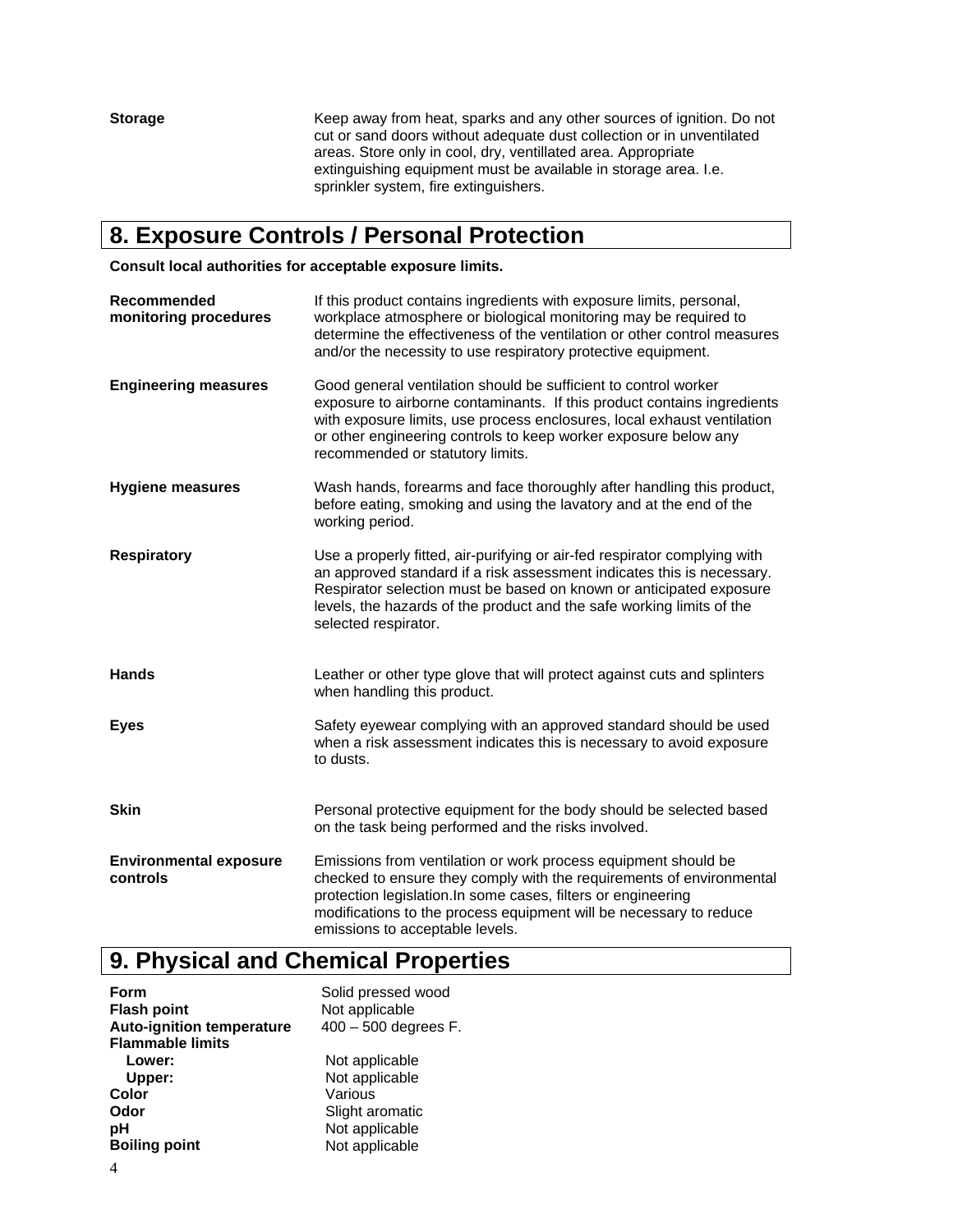| <b>Freezing Point</b>            | Not applicable |
|----------------------------------|----------------|
| <b>Relative density</b>          | Not applicable |
| Vapor pressure                   | Not applicable |
| <b>Odor threshold</b>            | Not applicable |
| <b>Viscosity</b>                 | Not applicable |
| <b>Solubility</b>                | Not applicable |
| <b>Partition coefficient: n-</b> | Not applicable |
| octanol/water                    |                |
| <b>Evaporation rate</b>          | Not applicable |
| <b>Vapor density</b>             | Not applicable |

#### **10. Stability and Reactivity**

| <b>Stability</b>                           | The product is stable.                                                                                  |
|--------------------------------------------|---------------------------------------------------------------------------------------------------------|
| <b>Conditions to avoid</b>                 | Strong oxidizing agents                                                                                 |
| <b>Materials to avoid</b>                  | Strong oxidizing agents                                                                                 |
| <b>Hazardous decomposition</b><br>products | Under normal conditions of storage and use, hazardous<br>decomposition products should not be produced. |

## **11. Toxicological Information**

As manufactured this product poses minimal health hazard. When cut, sanded or manipulated to form dust, inhalation and eye contact may cause irritation. Some types of wood used in this product can cause skin respiratory reactions. Formaldehyde exposure may cause skin and or respiratory sensitization. Suspected Cancer Agents of some components used in this product. (Wood Dust, Formaldehyde)

## **12. Ecological Information**

**Environmental effects**

No known significant effects or critical hazards.

**Other adverse effects** 

No known significant effects or critical hazards.

#### **13. Disposal Considerations**

**Waste disposal** Waste doors may be disposed of as non-hazardous materials. Dispose of in direct accordance with U.S. Federal, State and local regulations.

## **14. Transport Information**

The data provided in this section is for information only and may not be specific to your package size or mode of transport. You will need to apply the appropriate regulations to properly classify your shipment for transportation.

| International transport regulations |                 |                      |             |                                    |  |
|-------------------------------------|-----------------|----------------------|-------------|------------------------------------|--|
| <b>Regulatory</b><br>information    | UN/NA<br>number | Proper shipping name | Classes/*PG | Reportable<br><b>Quantity (RQ)</b> |  |
| <b>USDT 49</b><br><b>CFR</b>        |                 | Non-regulated        |             |                                    |  |
| <b>TDG</b>                          |                 | Non-regulated        |             |                                    |  |
| <b>IMO/IMDG</b>                     |                 | Non-regulated        |             |                                    |  |
| <b>IATA (Cargo)</b>                 |                 | Non-regulated        |             |                                    |  |